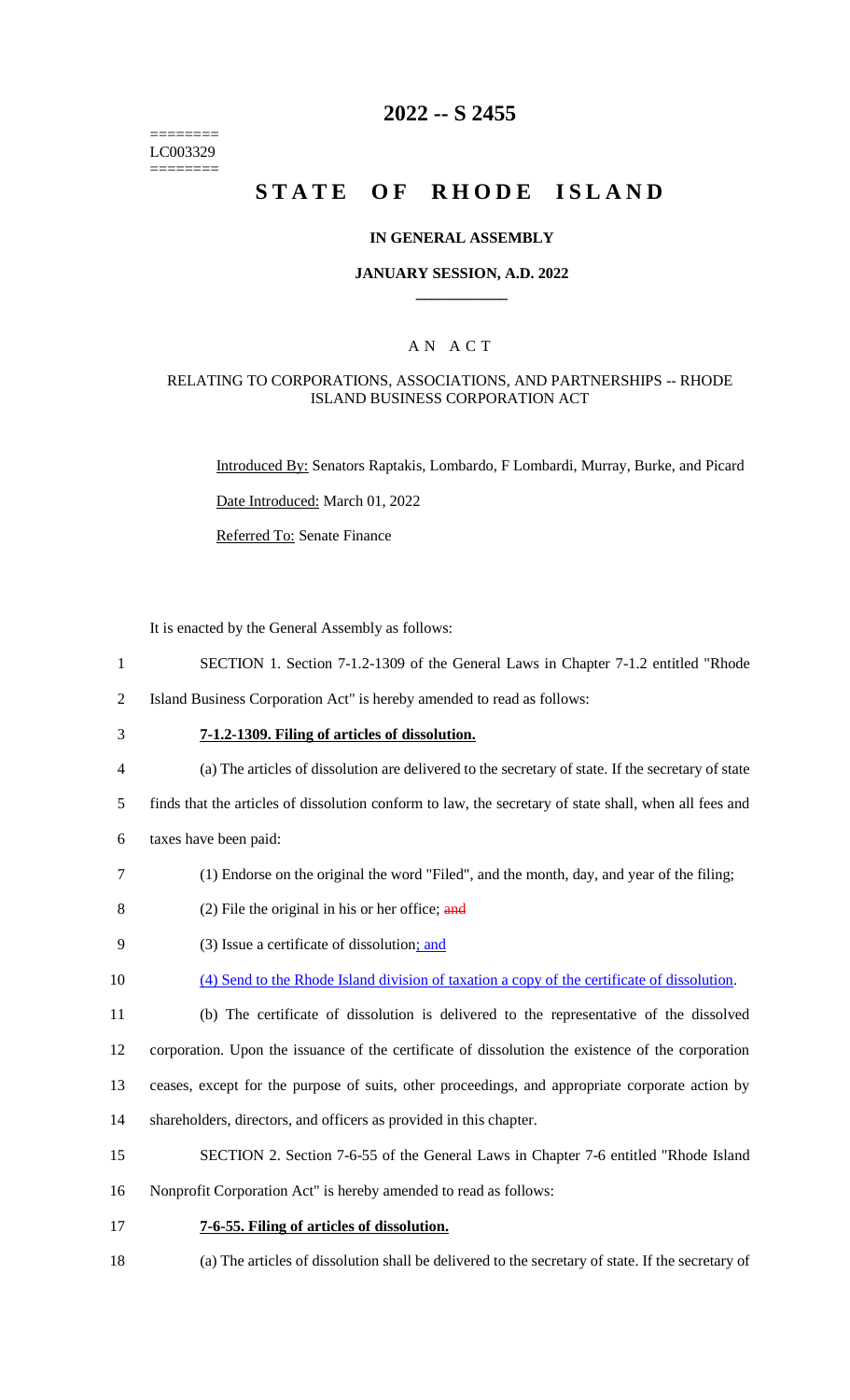state finds that the articles of dissolution conform to law, the secretary of state shall, when all fees have been paid as prescribed in this chapter: (1) Endorse on the original the word "Filed", and the month, day, and year of the filing; (2) File the original in the secretary of state's office; (3) Issue a certificate of dissolution; (4) Send to the Rhode Island division of taxation a copy of the certificate of dissolution. (b) The certificate of dissolution shall be delivered to the representative of the dissolved corporation. Upon the issuance of the certificate of dissolution the existence of the corporation ceases, except for the purpose of suits, other proceedings, and appropriate corporate action by members, directors, and officers as provided in this chapter. SECTION 3. Section 7-16-47 of the General Laws in Chapter 7-16 entitled "The Rhode Island Limited-Liability Company Act" is hereby amended to read as follows: **7-16-47. Articles of dissolution.** Not later than thirty (30) days following the dissolution and winding up of the limited- liability company for any cause other than that set forth in § 7-16-39(1), articles of dissolution shall be filed in the office of the secretary of state and set forth: (1) The name of the limited-liability company; (2) The date of filing of the original articles of organization; (3) The date of filing of all amendments to the original articles of organization or the most recent restatement, if any, and all subsequent amendments to the articles of organization; (4) The reason for filing the articles of dissolution; 22 (5) The effective date, which shall be a date certain, of the dissolution; and (6) Any other information or provision, not inconsistent with law, that the members or 24 authorized person signing the articles of dissolution elect to set forth; and (7) The secretary of state shall send to the Rhode Island division of taxation a copy of the 26 certificate of dissolution. SECTION 4. Section 44-11-2 of the General Laws in Chapter 44-11 entitled "Business Corporation Tax" is hereby amended to read as follows: **44-11-2. Imposition of tax.** (a) Each corporation shall annually pay to the state a tax equal to nine percent (9%) of net income, as defined in § 44-11-11, qualified in § 44-11-12, and apportioned to this state as provided in §§ 44-11-13 -- 44-11-15, for the taxable year. For tax years beginning on or after January 1, 2015, each corporation shall annually pay to the state a tax equal to seven percent (7.0%) of net income, as defined in § 44-11-13 -- 44-11-15, for the taxable year.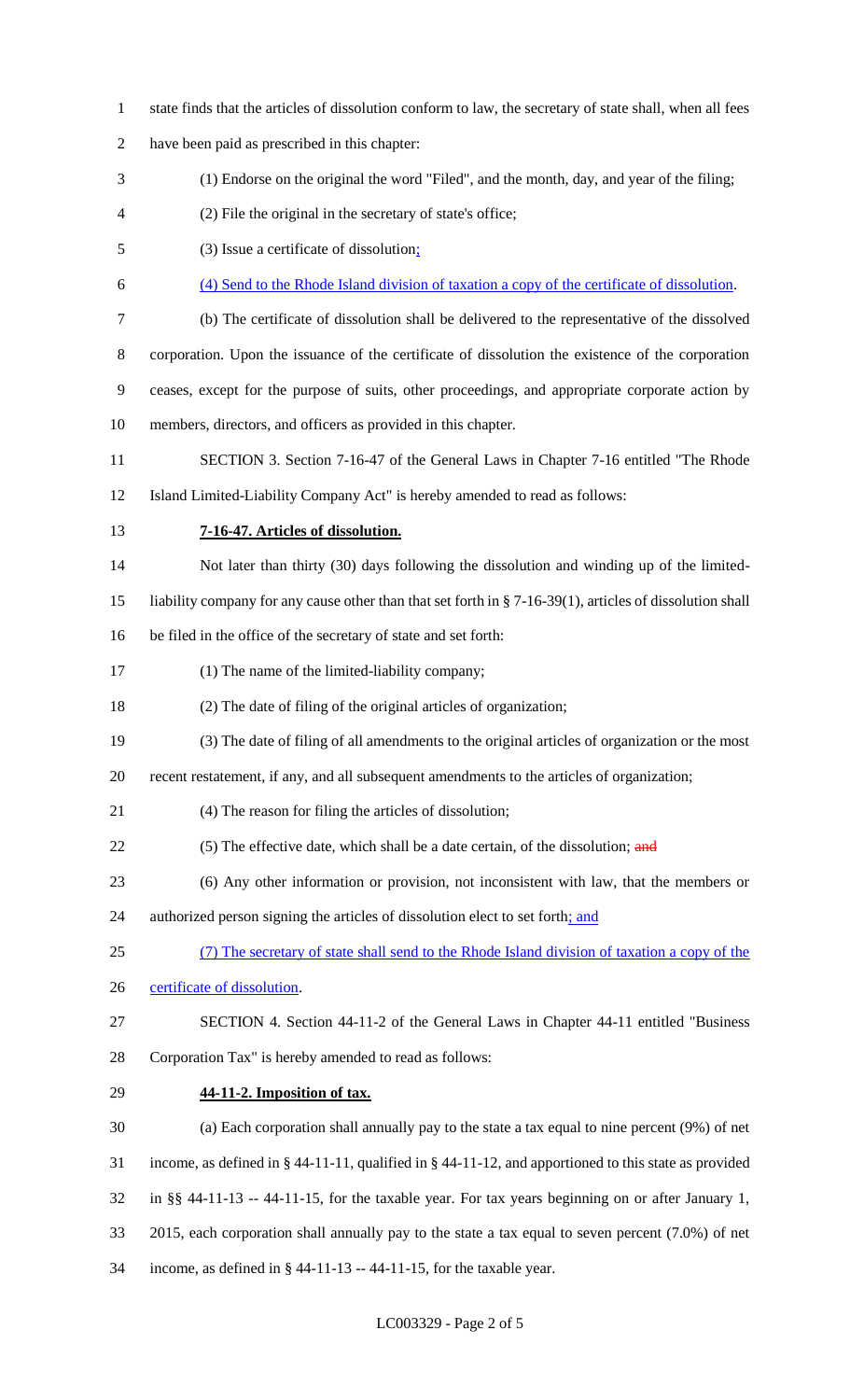(b) A corporation shall pay the amount of any tax as computed in accordance with subsection (a) after deducting from "net income," as used in this section, fifty percent (50%) of the excess of capital gains over capital losses realized during the taxable year, if for the taxable year:

 (1) The corporation is engaged in buying, selling, dealing in, or holding securities on its own behalf and not as a broker, underwriter, or distributor;

 (2) Its gross receipts derived from these activities during the taxable year amounted to at least ninety percent (90%) of its total gross receipts derived from all of its activities during the year. "Gross receipts" means all receipts, whether in the form of money, credits, or other valuable consideration, received during the taxable year in connection with the conduct of the taxpayer's activities.

 (c) A corporation shall not pay the amount of the tax computed on the basis of its net income under subsection (a), but shall annually pay to the state a tax equal to ten cents (\$.10) for each one hundred dollars (\$100) of gross income for the taxable year or a tax of one hundred dollars (\$100), whichever tax shall be the greater, if for the taxable year the corporation is either a "personal holding company" registered under the federal Investment Company Act of 1940, 15 U.S.C. § 80a- 1 et seq., "regulated investment company," or a "real estate investment trust" as defined in the federal income tax law applicable to the taxable year. "Gross income" means gross income as defined in the federal income tax law applicable to the taxable year, plus:

(1) Any interest not included in the federal gross income; minus

 (2) Interest on obligations of the United States or its possessions, and other interest exempt 21 from taxation by this state; and minus

 (3) Fifty percent (50%) of the excess of capital gains over capital losses realized during the taxable year.

24 (d)(1) A small business corporation having an election in effect under subchapter S, 26 U.S.C. § 1361 et seq., shall not be subject to the Rhode Island income tax on corporations, except that the corporation shall be subject to the provisions of subsection (a), to the extent of the income that is subjected to federal tax under subchapter S. Effective for tax years beginning on or after January 1, 2015, a small business corporation having an election in effect under subchapter S, 26 U.S.C. § 1361 et seq., shall be subject to the minimum tax under § 44-11-2(e).

(2) The shareholders of the corporation who are residents of Rhode Island shall include in

their income their proportionate share of the corporation's federal taxable income.

(3) [Deleted by P.L. 2004, ch. 595, art. 29, § 1.]

(4) [Deleted by P.L. 2004, ch. 595, art. 29, § 1.]

(e) Minimum tax. The tax imposed upon any corporation under this section, including a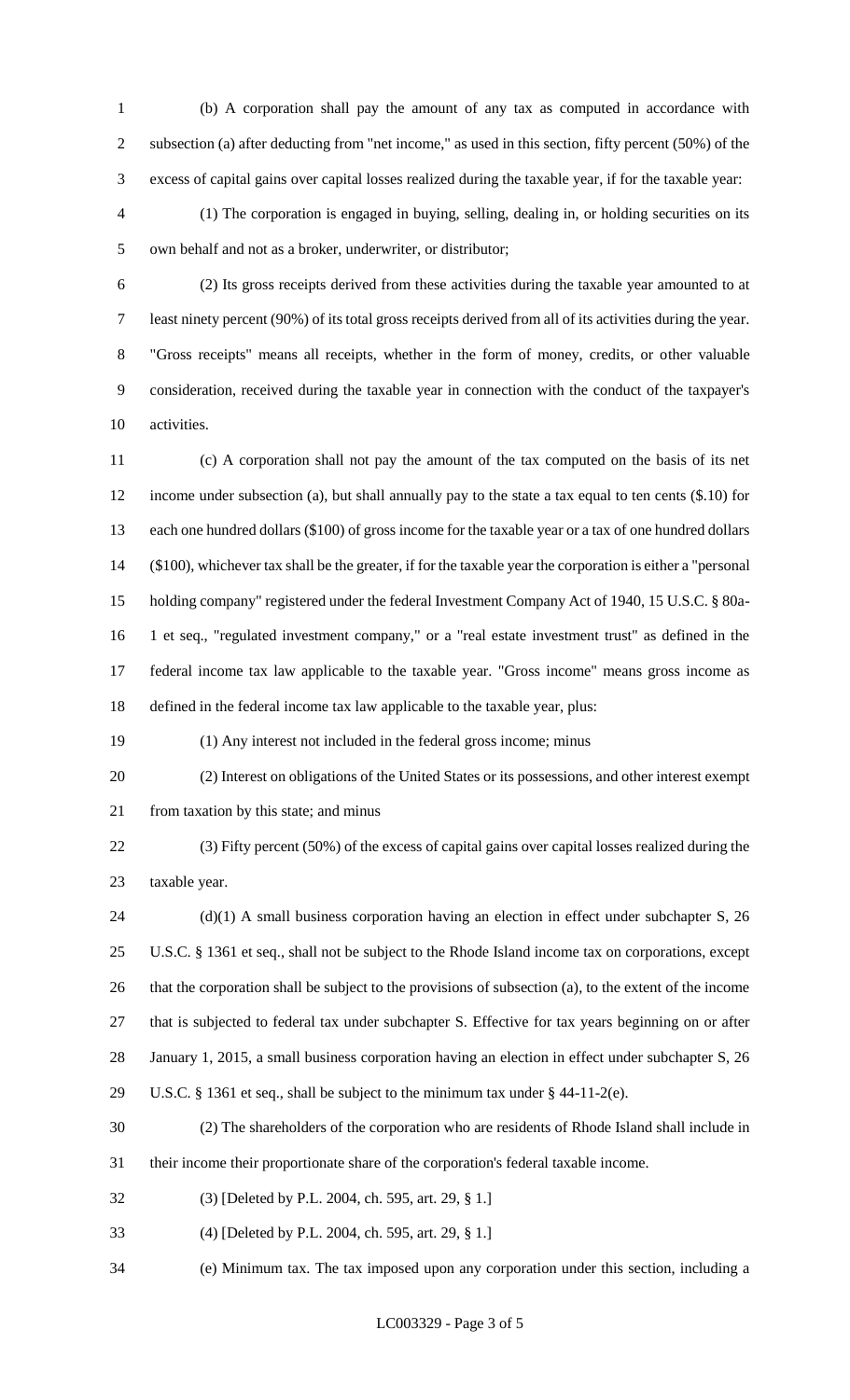- 1 small business corporation having an election in effect under subchapter S, 26 U.S.C. § 1361 et
- 2 seq., shall not be less than four hundred fifty dollars (\$450). For tax years beginning on or after
- 3 January 1, 2017, the tax imposed shall not be less than four hundred dollars (\$400).
- 4 (f) Upon receipt by the division of taxation of a copy of a certificate of dissolution from
- 5 the secretary of state, the division of taxation shall not impose the minimum tax required by
- 6 subsection (e) of this section for the tax year in which the copy of the certificate was received.
- 
- 7 SECTION 5. This act shall take effect upon passage.

======== LC003329 ========